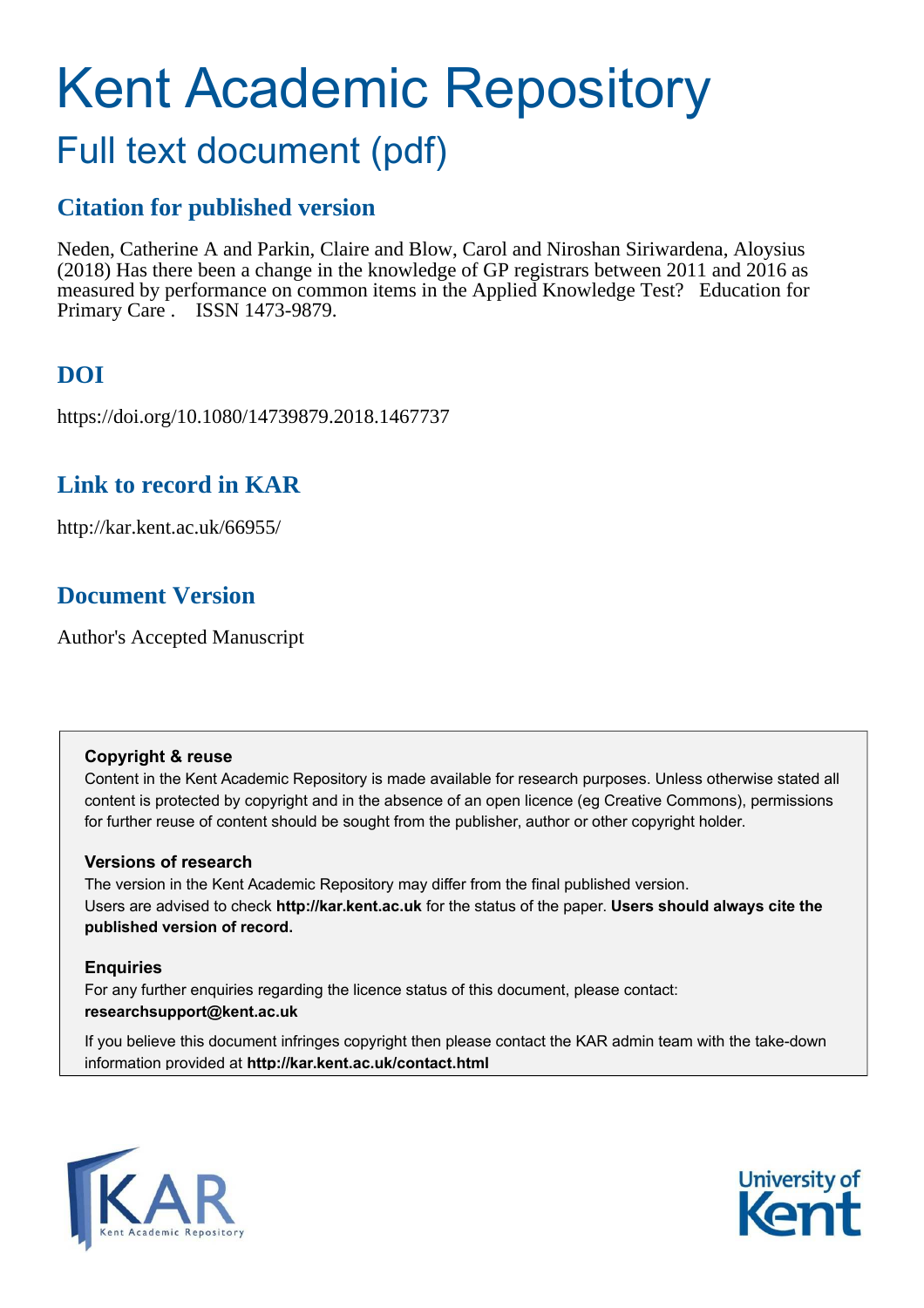<span id="page-1-7"></span>

<span id="page-1-2"></span>**ISSN: 1473-9879 (Print) 1475-990X (Online) Journal homepage: <http://www.tandfonline.com/loi/tepc20>**

# <span id="page-1-3"></span><span id="page-1-1"></span><span id="page-1-0"></span>**Has there been a change in the knowledge of GP registrars between 2011 and 2016 as measured by performance on common items in the Applied Knowledge Test?**

## **Catherine A. Neden, Claire Parkin, Carol Blow & Aloysius Niroshan Siriwardena**

**To cite this article:** Catherine A. Neden, Claire Parkin, Carol Blow & Aloysius Niroshan Siriwardena (2018): Has there been a change in the knowledge of GP registrars between 2011 and 2016 as measured by performance on common items in the Applied Knowledge Test?, Education for Primary Care, DOI: [10.1080/14739879.2018.1467737](http://www.tandfonline.com/action/showCitFormats?doi=10.1080/14739879.2018.1467737)

**To link to this article:** <https://doi.org/10.1080/14739879.2018.1467737>



<span id="page-1-11"></span><span id="page-1-10"></span><span id="page-1-9"></span><span id="page-1-6"></span><span id="page-1-5"></span>Published online: 08 May 2018.



 $\overline{\mathscr{L}}$  [Submit your article to this journal](http://www.tandfonline.com/action/authorSubmission?journalCode=tepc20&show=instructions)  $\mathbb{Z}$ 



<span id="page-1-12"></span> $\overline{Q}$  [View related articles](http://www.tandfonline.com/doi/mlt/10.1080/14739879.2018.1467737)  $\overline{C}$ 



<span id="page-1-13"></span><span id="page-1-8"></span><span id="page-1-4"></span>[View Crossmark data](http://crossmark.crossref.org/dialog/?doi=10.1080/14739879.2018.1467737&domain=pdf&date_stamp=2018-05-08)  $\sigma$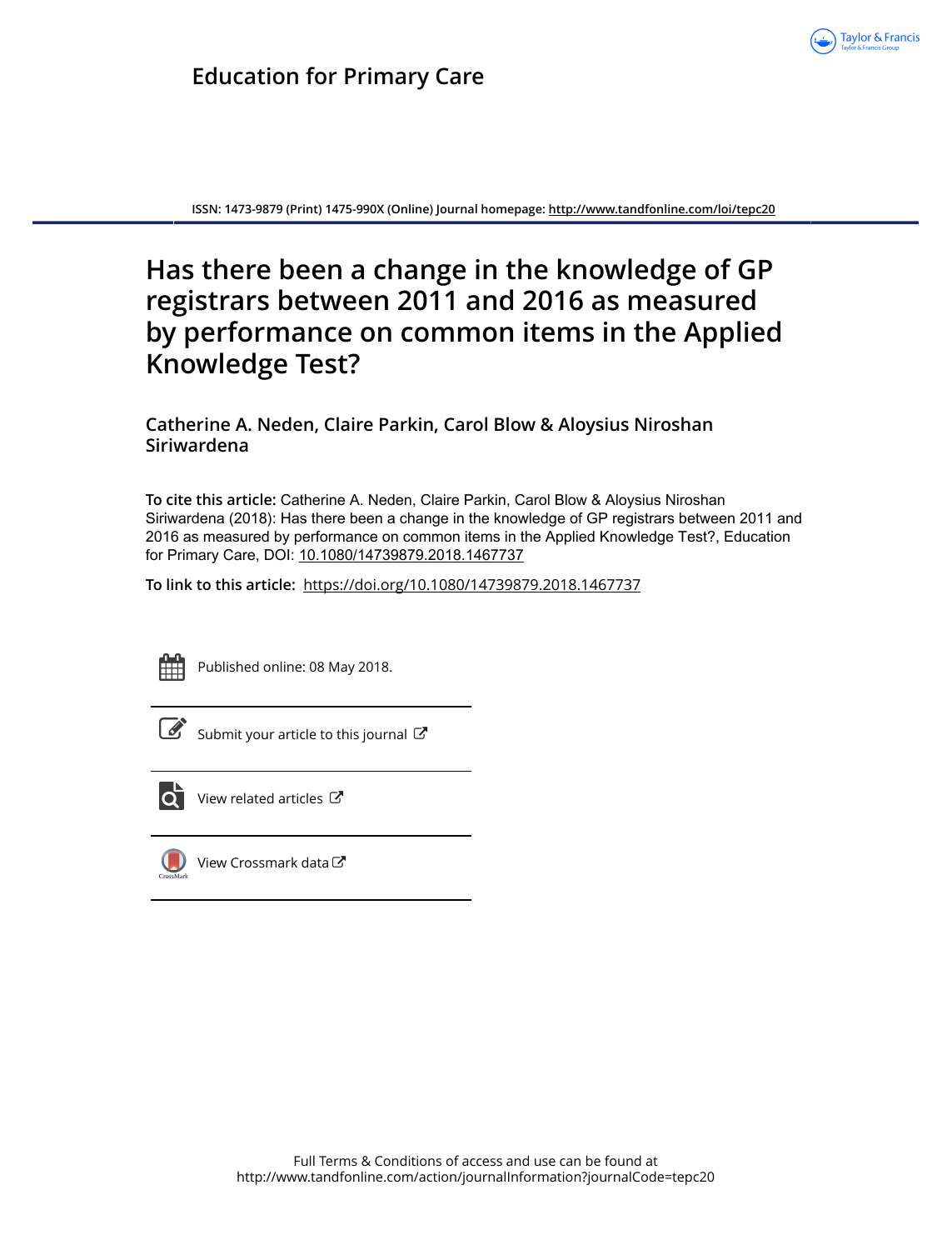

Check for updates

## **Has there been a change in the knowledge of GP registrars between 2011 and 2016 as measured by performance on common items in the Applied Knowledge Test?**

C[a](#page-1-0)therine A. Neden<sup>a (D</sup>[,](http://orcid.org/0000-0001-6293-2960) Claire Parkin<sup>[b](#page-1-1)</sup>, Carol Blow<sup>[c](#page-1-2)</sup> an[d](#page-1-3) Aloysius Niroshan Siriwardena<sup>d</sup>

<sup>a</sup>East Cliff Practice, Ramsgate, UK; <sup>b</sup>Centre for Professional Practice (Room M3-22), University of Kent, Kent, UK; <sup>c</sup>Stonehaven Medical Practice, Stonehaven, UK; <sup>d</sup>Primary and Prehospital Health Care, Community and Health Research Unit, Brayford Campus, University of Lincoln, Lincoln, uK

#### ABSTRACT

The aim of this study was to assess whether the absolute standard of candidates sitting the MRCGP Applied Knowledge Test (AKT) between 2011 and 2016 had changed. It is a descriptive study comparing the performance on marker questions of a reference group of UK graduates taking the AKT for the first time between 2011 and 2016. Using aggregated examination data, the performance of individual 'marker' questions was compared using Pearson's chi-squared tests and trend-line analysis. Binary logistic regression was used to analyse changes in performance over the study period. Changes in performance of individual marker questions using Pearson's chi-squared test showed statistically significant differences in 32 of the 49 questions included in the study. Trend line analysis showed a positive trend in 29 questions and a negative trend in the remaining 23. The magnitude of change was small. Logistic regression did not demonstrate any evidence for a change in the performance of the question set over the study period. However, candidates were more likely to get items on administration wrong compared with clinical medicine or research. There was no evidence of a change in performance of the question set as a whole.

#### ARTICLE HISTORY

<span id="page-2-0"></span>Received 22 January 2018 Revised 12 April 2018 accepted 18 april 2018

<span id="page-2-1"></span>**KEYWORDS** Medical education: assessment; applied Knowledge Test; multiple choice test; standard

#### **Introduction**

Within general practice training, there is controversy about the significant difference in pass rates between cohorts of candidates [[1\]](#page-6-0). This has raised questions about training and assessment processes, as well as the standards, as assessed by the performance in selection tests, of candidates commencing training [[2,](#page-6-1)[3](#page-6-2)].

Various methods are used to assess competence in postgraduate medical assessments according to the model described by Miller  $[4]$  $[4]$ . The multiple choice format is widely used in medical examinations as it is deemed to be valid, reliable and efficient [\[5](#page-6-4)]. In the context of general practice, the Applied Knowledge Test (AKT) is the mandatory high stakes computer based knowledge test component of the Membership of the Royal College of General Practitioners (MRCGP) examination [[6\]](#page-6-5). Institutions awarding qualifications such as the RCGP must be con-fident in the validity of their assessment processes [\[7](#page-6-6)].

One function of the MRCGP is to set standards of practice and to provide assurance that doctors have the

knowledge required to work as independent general practitioners in the UK. For the AKT, the standard is set using Angoff's method [[8\]](#page-6-7). This method sets a criterion-based standard which is maintained by a process of linear equating until the next Angoff meeting (usually held triennially), according to methods described by Bandaranayake [\[9](#page-6-8)].

Previous work on the American Board of Internal Medicine examination between 1983 and 1988 com-pared performance on pairs of common items [[10\]](#page-6-9). The authors noted a cumulative decline in the performance of US graduates from US medical schools over this time and an improvement in performance of non-US citizens from foreign medical schools - although this group was smaller and heterogeneous. In the UK, considering the Part 1 (the multiple-choice component) of the Membership of the Royal College of Physicians (MRCP), McManus found a decline in performance on marker items in the test between 1985 and 2002. A separate study looking specifically at the papers from 1996 and 2001 showed a significant reduction in performance [[11\]](#page-6-10).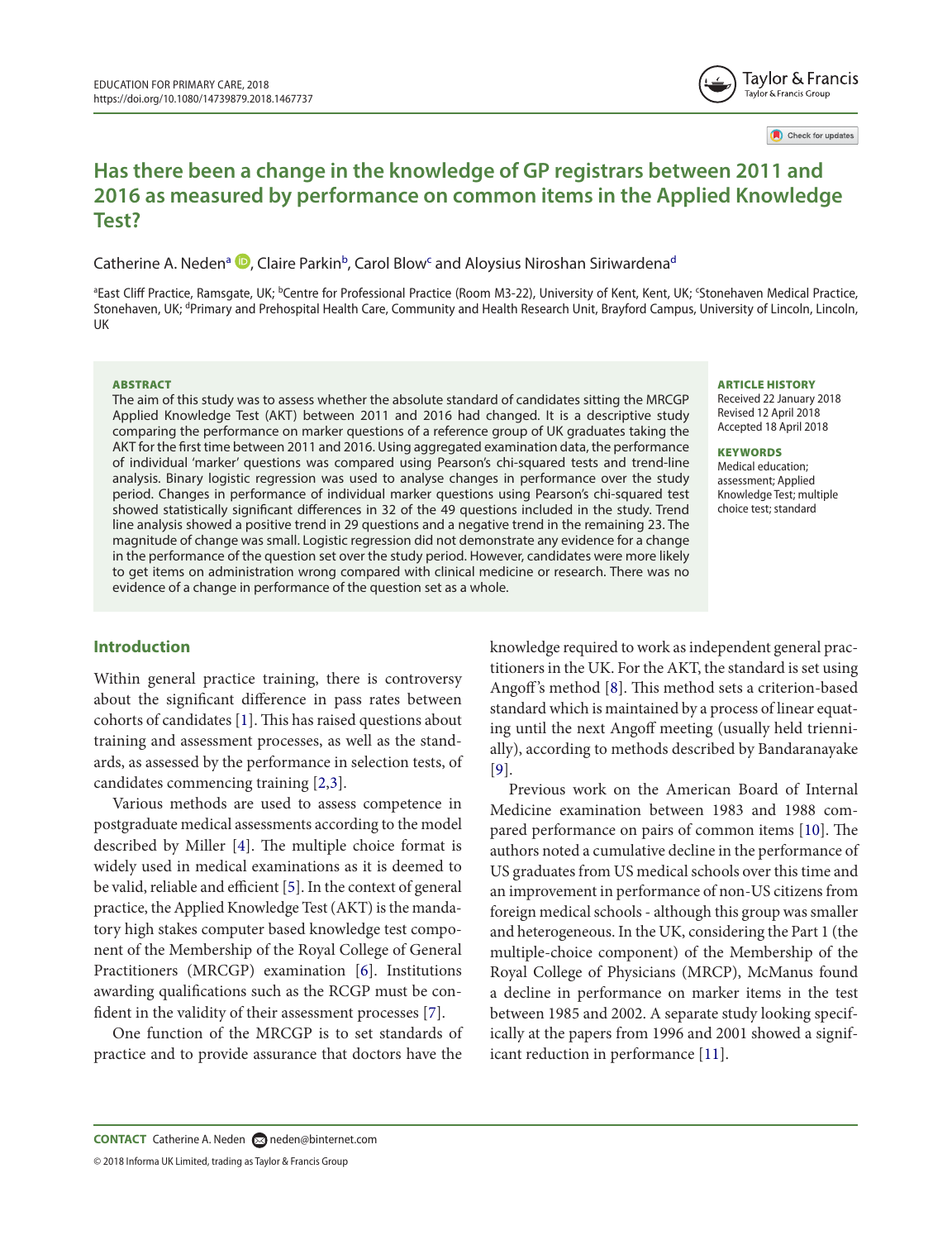<span id="page-3-0"></span>Selection into General Practice specialty training uses a competency based approach and selection scores correlate with end point examination scores [[12–14](#page-6-13)]. In considering AKT scores, factors such as changes in selection or the inherent popularity of a specialty, may be confounding factors when considering changes in scores. Diferential attainment in medical examinations is a widespread but poorly understood phenomenon [\[15–17\]](#page-6-14). Diferential performance in the Clinical Skills Assessment (CSA) of the MRCGP was the subject of a judicial review in 2014. his diferential was most marked between UK medical graduates and international medical graduates [[1\]](#page-6-0).

<span id="page-3-1"></span>Although a decline in performance of candidates has been demonstrated in the American Board of Internal Medicine and the UK MRCP examinations, this has not previously been considered in the context of UK General Practice and the MRCGP examination. The aim of this study was to assess whether the absolute standard of candidates sitting the MRCGP Applied Knowledge Test (AKT) has changed over time.

#### **Methods**

#### **Design**

his was a descriptive longitudinal study comparing performance on marker items of a reference group of UK graduates taking the AKT for the first time at one of the 14 sittings of the examination between October 2011 and January 2016 (labelled as AKT13-AKT26). The AKT is a 200-item machine-marked test. Routinely collected data about candidates includes the stage of training and place of primary medical qualification as well as gender, age and number of previous attempts. The items are selected from a question bank and sample across the GP curriculum. Each test included several marker items which have been used on two or more occasions, with the question and answer unaltered, and with a point biserial on psychometric analysis was >0.2.

<span id="page-3-2"></span>The chosen reference group of UK graduates taking the test for the first time was the largest cohort being relatively homogeneous in terms of previous undergraduate training. This approach was consistent with that taken by other researchers in the field [[3\]](#page-6-2). International medical graduates were excluded as they represented a relatively heterogeneous group in terms of training background and performance. Candidates resitting the test were excluded as their performance difers for various reasons [\[18–20](#page-6-15)].

Of the marker questions used since AKT 13, those that had been used on four or ive occasions were included. hose used three times or less were excluded as they were less likely to give reliable data given the inherent variability of the data.

#### **Data collection**

Aggregate performance data for the reference group of candidates for each of the marker items were extracted from the RCGP examination database by the psychometric adviser supporting the AKT. This was entered into IBM SPSS statistics for analysis. An independent researcher checked a sample of the data entered for accuracy.

#### **Data analysis**

The data for each question were in a binary format (correct or incorrect) for each time of administration. Each question was classified according to the curriculum area being tested. Given that the data were categorical, Pearson's chi-squared test was used to look for statistical diferences between times of administration [\[21](#page-6-11)]. Data for each question were viewed separately to obtain a trendline analysis using Microsot Excel v14. Binary logistic regression, using IBM SPSS statistics, of the whole data-set was used to test performance of questions overall, and the three categories of question (administration, research or clinical medicine) over time [[22](#page-6-12)].

#### **Results and analysis**

Details of the total candidature for each sitting of the examination are included in Table [1](#page-3-0). The study group varied between 559 candidates in AKT14 and 959 in AKT 24. The AKT question bank contains over 3000 questions, 222 of which have been used as marker questions. Over the study period, four of these were used on five occasions and 45 on four occasions. Data from these 49 questions were used in this study. Of these, 10 tested administration areas of the GP curriculum, six tested evidence based medicine and the remainder clinical medicine.

#### **Analysis of the performance of individual marker questions**

he value of Pearson's chi-squared was calculated for each of the questions. This compared the frequency of a correct response for the item for each of the sittings of the AKT in which it had been used. The chi-squared value showed statistically significant differences between the different sittings of the AKT for 32 of the 49 questions studied. There was no obvious diference in question category between the questions that demonstrated a diference from those that did not (Table [2](#page-3-1)). However, the Pearson's chi-squared test considers diferences between groups but does not test for a chronological trend. It does not take account the order of administration of questions at diferent AKT sittings either.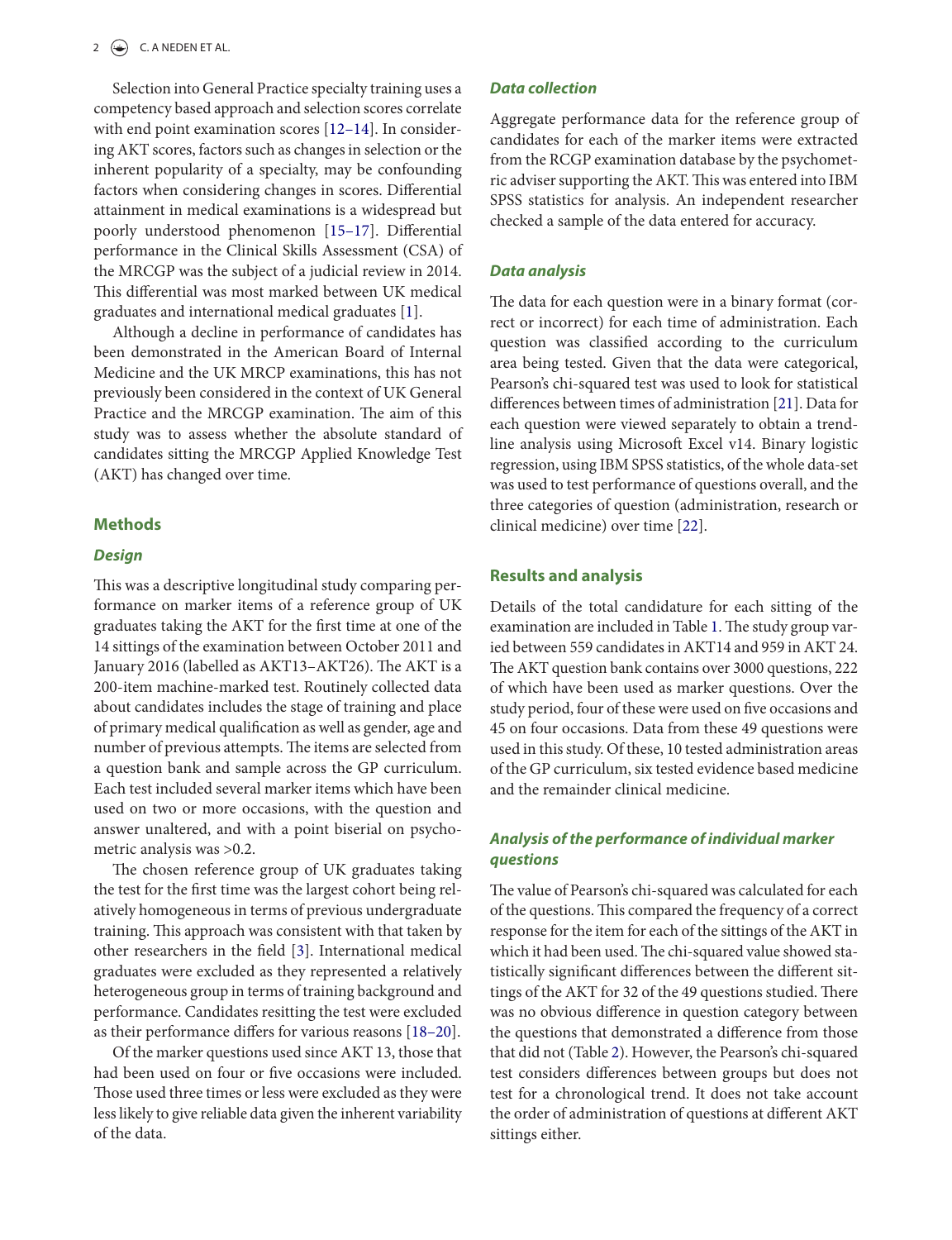| Table 1 Details of the candidature for AKT13- AKT26 (October 2011-January 2016). |  |  |
|----------------------------------------------------------------------------------|--|--|
|----------------------------------------------------------------------------------|--|--|

| <b>AKT sitting</b> | Date of exam | Total number of candidates | First time takers | UK Graduate first time takers | First time takers in ST2 year of<br>training |
|--------------------|--------------|----------------------------|-------------------|-------------------------------|----------------------------------------------|
| 13                 | $Oct-11$     | 1514                       | 1115              | 798                           | 22.40%                                       |
| 14                 | $Jan-12$     | 1204                       | 847               | 559                           | 57.10%                                       |
| 15                 | $May-12$     | 1472                       | 1146              | 919                           | 70.40%                                       |
| 16                 | $Oct-12$     | 1681                       | 1199              | 861                           | 28.40%                                       |
| 17                 | $Jan-13$     | 1248                       | 881               | 683                           | 60.50%                                       |
| 18                 | $May-13$     | 1670                       | 1255              | 956                           | 68.70%                                       |
| 19                 | $Oct-13$     | 1472                       | 1000              | 822                           | 31.90%                                       |
| 20                 | $Jan-14$     | 1284                       | 1004              | 819                           | 71%                                          |
| 21                 | Apr-14       | 1430                       | 1089              | 869                           | 70.80%                                       |
| 22                 | $Oct-14$     | 1264                       | 913               | 756                           | 39%                                          |
| 23                 | Jan-15       | 1196                       | 956               | 792                           | 69.80%                                       |
| 24                 | Apr-15       | 1487                       | 1150              | 959                           | 71.10%                                       |
| 25                 | $Oct-15$     | 1332                       | 968               | 816                           | 38.70%                                       |
| 26                 | Jan-16       | 1086                       | 848               | 707                           | 70.80%                                       |

Table 2 Significant differences (p <0.05) in Pearson's chi-squared according to question category.

| Question cate-<br>gory | Ouestion<br>sub-category | No. questions<br>in the study | No. with<br>significant<br>difference |
|------------------------|--------------------------|-------------------------------|---------------------------------------|
| Clinical medicine      | <b>Disease</b>           | 3                             | 3                                     |
|                        | Symptoms                 | 11                            | 4                                     |
|                        | Investigation            | 6                             | 5                                     |
|                        | Management               | 13                            | 10                                    |
| Administration         |                          | 10                            | 8                                     |
| Research               |                          | 6                             |                                       |



**Figure 1.** trendline gradients for individual questions.

Table 3 Results of logistic regression (testing effect of AKT diet) reporting odds ratio.

|                                                                          | β                        | $SE \beta$     | OR             | 95% CI |       |
|--------------------------------------------------------------------------|--------------------------|----------------|----------------|--------|-------|
|                                                                          |                          |                |                | Lower  | Upper |
| AKT diet (time)<br>Constant                                              | 0.10<br>$-1.387$         | 0.001<br>0.028 | 1.010<br>0.250 | 1.007  | 1.013 |
| Classification accuracy<br>Nagelkerke $R^2$<br>Hosmer & Lemeshow<br>Test | 76.7%<br>0.000<br>p<0.05 |                |                |        |       |
| -2Log Likelihood                                                         | 174832.462               |                |                |        |       |

he data for each question were examined using Microsoft Excel® v14.7.1, adding a trend line to obtain <span id="page-4-0"></span>Table 4. Results of logistic regression (testing effect of question category) reporting odds ratio.

|                            |            |            |       | 95% CI |       |
|----------------------------|------------|------------|-------|--------|-------|
|                            | β          | $SE \beta$ | 0R    | Lower  | Upper |
| Clinical                   | Reference  |            |       |        |       |
| Admin                      | 0.122      | 0.014      | 1.130 | 1.098  | 1.162 |
| Research                   | $-0.155$   | 0.019      | 0.857 | 0.825  | 0.889 |
| Constant                   | $-1.201$   | 0.007      | 0.301 |        |       |
| Classification<br>accuracy | 76.7%      |            |       |        |       |
| Nagelkerke $R^2$           | 0.002      |            |       |        |       |
| Hosmer & Lemeshow<br>Test  | p 1.000    |            |       |        |       |
| -2Log Likelihood           | 174710.092 |            |       |        |       |

Table 5. Results of logistic regression (testing effect of AKT diet, question category and interaction) reporting odds ratio.

<span id="page-4-1"></span>

|                              | β          | $SE \beta$ | <b>OR</b> | 95% CI |       |
|------------------------------|------------|------------|-----------|--------|-------|
|                              |            |            |           | Lower  | Upper |
| Clinical                     | Reference  |            |           |        |       |
| Admin                        | 0.530      | 0.068      | 1.698     | 1.485  | 1.942 |
| Research                     | $-0.316$   | 0.090      | 0.729     | 0.612  | 0.869 |
| AKT diet (time)              | 0.13       | 0.002      | 1.013     | 1.010  | 1.017 |
| <b>AKT diet and Clinical</b> | Reference  |            |           |        |       |
| <b>AKT</b> diet and Admin    | $-0.021$   | 0.003      | 0.979     | 0.973  | 0.986 |
| AKT diet and<br>Research     | 0.009      | 0.005      | 1.009     | 1.000  | 1.018 |
| Constant                     | $-1.455$   | 0.034      | 0.233     |        |       |
| Classification<br>accuracy   | 76.7%      |            |           |        |       |
| Nagelkerke $R^2$             | 0.002      |            |           |        |       |
| Hosmer & Lemeshow<br>Test    | p < 0.05   |            |           |        |       |
| -2Log Likelihood             | 174617.675 |            |           |        |       |

<span id="page-4-2"></span>a graphical representation of the data trends for each question. To estimate the relationship between the correct response rate and time, the equation of this trend line was calculated using Microsoft® Excel® v14.7.1. This is determined using the least squares method.  $R^2$  was calculated as a measure of the 'fit' of this line to the data. The value of  $R^2$ lies between 0 and 1, and is the proportion of the variation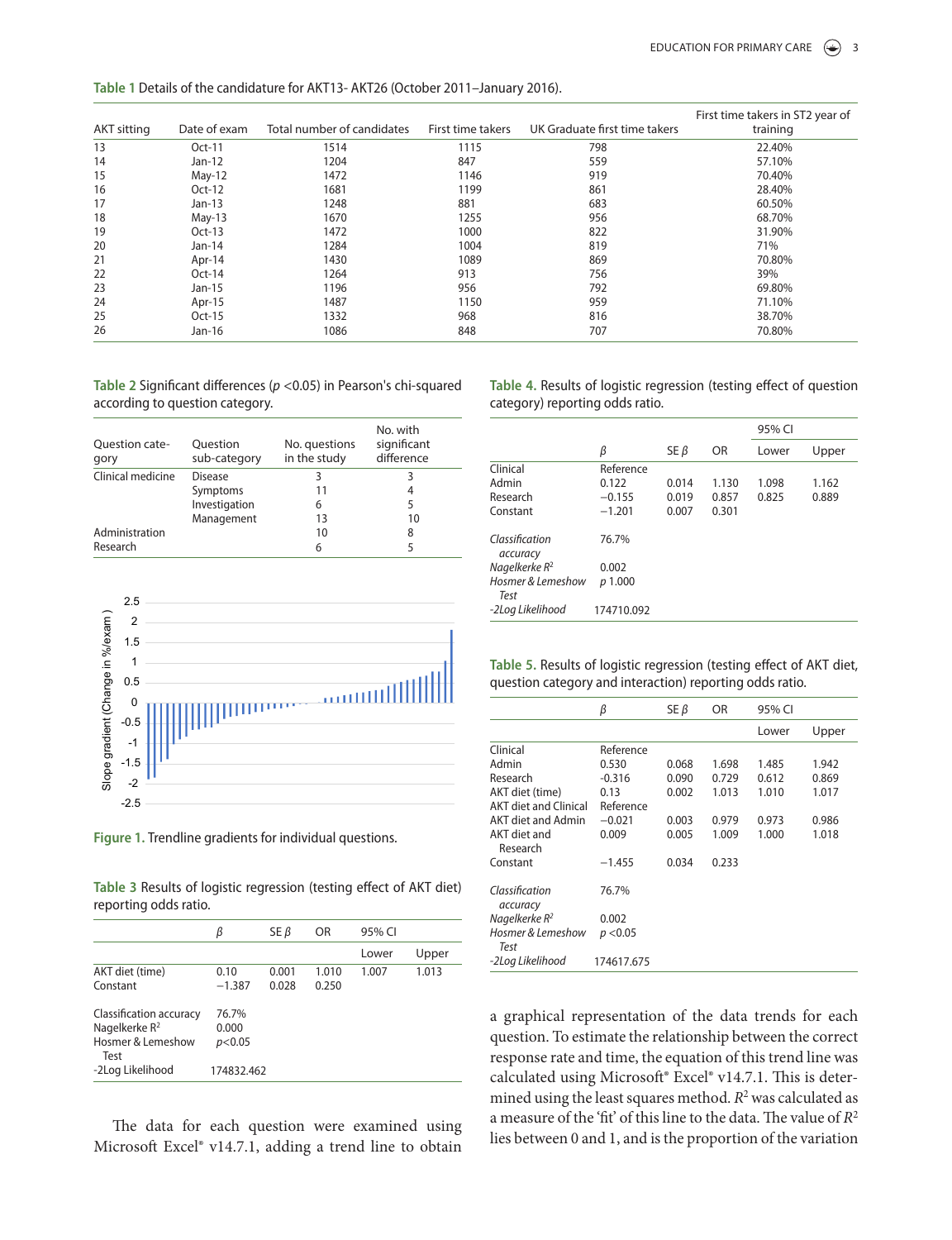that can be explained by the linear relationship  $[23]$  $[23]$ . The trend line had a positive value for 23 of the marker questions and a negative value for 26. This is shown in Figure [1](#page-3-2). However, in the majority of cases, actual values were small and the  $R^2$  value was greater than 0.8 in only seven cases. This suggests that the accuracy of the line of best fit was limited for the majority of questions.

#### **Analysis of the combined question data-set**

Each AKT paper includes a defined selection of items from the question bank and decisions were based upon performance on these items as a whole. Thus, it is considered appropriate to consider performance upon a group of items in addressing the research question. Given that the data have a binary outcome variable (correct–incorrect), logistic regression (using SPSS) was used to test the following hypotheses:

*Null hypothesisH*<sup> $0$ </sup> 1 = There is no difference in the standard of candidates for MRCGP as assessed by scores on AKT marker items between October 2011 and April 2016.

#### Null hypothesis

 $H_0$  2 = There is no difference between different major question categories (administration, evidence-based medicine and clinical medicine) in the standard of candidates for MRCGP, as assessed by scores on AKT marker items, between October 2011 and April 2016.

For this analysis, the questions were grouped according to the categories used for setting the test and reporting the results (clinical medicine, administration and evidence-based medicine). Clinical medicine was used as the baseline category for the analysis as described by Kirkwood and Sterne [[24\]](#page-7-0). As the questions were coded in SPSS with correct  $= 0$  and incorrect  $= 1$ , the odds ratios were expressed in terms of comparison with the baseline group of candidates answering the item correctly. Given that the AKT diet term is an ordered, categorical variable, logistic regression was used to estimate the most likely value in the increase in the log odds for each sitting of the test. This tested for a linear association, with a constant increase in the log odds per unit increase in the exposure variable, between sittings of the AKT. The results of the logistic regression are summarised in Tables 3–5. he logistic regression output was evaluated according to the methods described by Peng, Lee and Ingersoll [[25\]](#page-7-1). A logistic regression model is said to provide a better it to the data if it demonstrates an improvement over the intercept (constant) only model.

#### **Primary outcome**

Logistic regression found no diference in terms of candidate performance with time between the diferent

sittings of the AKT (OR = 1.010 95% CI 1.007–1.013). Thus, the null hypothesis  $(H_0 1)$  is accepted. The significant value of Wald statistic suggested that both the constant and the efect of time should be included in the model. However, the inferential goodness of fit statistic (Hosmer–Lemeshow) was significant ( $p < 0.05$ ) suggesting that there was not a good model fit of data. The low value of Nagelkerke's  $R^2$  (a descriptive measure of goodness of it) suggested that the variation was not explained by the predictors used in the model. This was supported by the high value of the -2 Log Likelihood (-2LL) ratio, suggesting that the accuracy of the model was limited. Thus, the results must be treated with caution.

#### <span id="page-5-2"></span><span id="page-5-1"></span><span id="page-5-0"></span>**Secondary outcome**

Logistic regression found strong evidence that the odds of failing an administration category marker question was 1.13 times that of failing a clinical medicine question (OR = 1.13 95% CI 1.098- 1.162). However, the odds of failing an evidence-based medicine question were significantly lower (OR = 0.857 95% CE 0.825–0.889).

Evaluating this model according to the principles described above, the Wald statistic was significant for each value of  $β$  and the constant. The Hosmer–Lemeshow test was not significant, suggesting the model fitted the data. However, Nagelkerke's  $R^2$  suggested that only 2% of the variation was accounted for by this model, and this was supported by the high value of the -2LL ratio. In summary, there is little variation over time and it is presumed that most of this relates to other factors which might include candidate ability and learning.

#### <span id="page-5-3"></span>**Discussion**

#### **Main findings**

This study aimed to test whether there had been a significant change in the standard of knowledge as measured by the score on AKT marker items between October 2011 and January 2016. Whilst statistically significant differences in the correct response rate (facility) were noted for 32 of the 49 questions, in the majority of cases, whilst there was test-to-test variation there was no consistent pattern. Significant and non-significant differences were seen for each of the categories of question used in the test.

his was in accord with the trend line analysis of the marker questions. There was no consistent trend in the performance of candidates on individual marker questions over the study period. The largest increase (steepest trend line) was noted for an administration question relating to prescribing regulations, whilst the largest falls were in two clinical medicine questions relating to the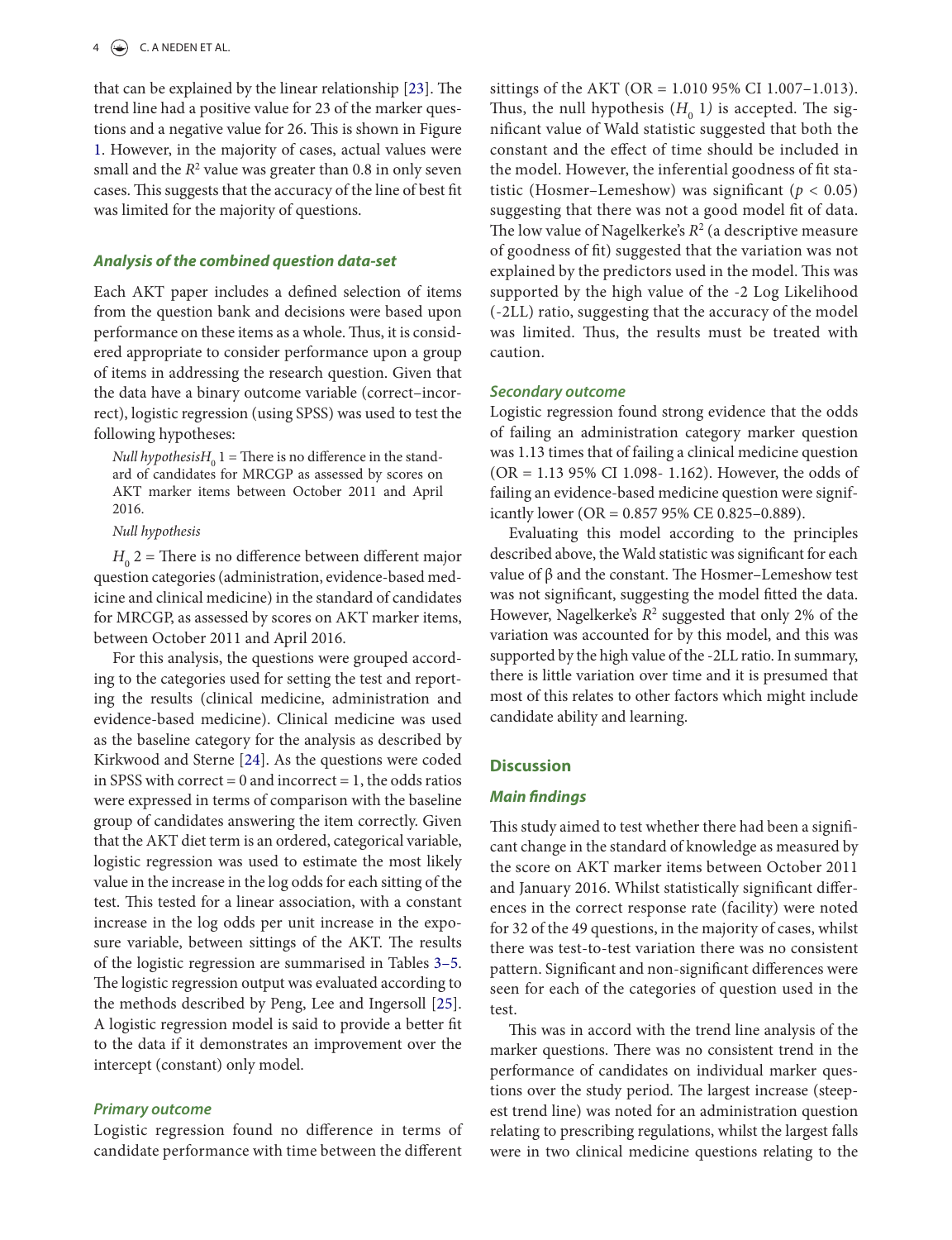management of long-term conditions and another relating to research terminology.

Logistic regression found no significant difference in candidate performance on the marker items considered as a whole over the duration of the study period. There were significant differences between the question categories with significantly higher odds of failing an administration question and lower odds of failing an evidence-based medicine question (compared to clinical medicine questions). This was in accord with Esmail and Roberts' [\[2](#page-6-1)] findings in the independent review of candidate performance in the MRCGP between 2010 and 2012. he authors reported that the mean score of UK graduates at their first sitting of the AKT was lower for administration questions compared to those of clinical medicine.

These differences reduced when the effect of time was introduced to the logistic regression equation. It should be noted that in all of these cases, the classification accuracy of the model used remained at 76.7% and this, taken alongside the statistical evaluations, suggests that these models only explain a small proportion of the variation seen. Any conclusions drawn regarding these results should be treated with caution. The use of logistic regression for an ordered variable (such as AKT diet) assumes a linear relationship and that the change in log odds between each interval is similar. It does not test for a non-linear association.

#### **Strengths and limitations**

<span id="page-6-0"></span>he study explored an area not previously investigated. The data-set included information from a large number of candidates in 14 consecutive sittings of the test over 4.5 years. It included 161,129 responses from candidates to individual questions. Each question had been used on four or ive occasions during the study period, giving a number of data points for comparison. There was no missing data to account for. The current process for setting the pass mark for the AKT uses Angof 's methodology. The constancy of scoring in a group of marker questions over time affirms the continued use of linear equating.

<span id="page-6-4"></span><span id="page-6-3"></span><span id="page-6-2"></span><span id="page-6-1"></span>There were several limitations to the study. The study used questions that had been administered at least four times. Although statistically this improved the accuracy of each question used, a consequence was that a relatively small number of questions were included in the analysis. There was heterogeneity in the nature of knowledge being tested by these questions, which limited the ability to consider sub-categories of question in the analysis, particularly in the clinical medicine domain. A further <span id="page-6-5"></span>study considering a larger number of questions administered over a longer period would be valuable since the period adopted in this study may be too short for trends to emerge.

<span id="page-6-9"></span><span id="page-6-8"></span><span id="page-6-7"></span><span id="page-6-6"></span>The data-set was in aggregated format. It was limited to a group of UK graduates taking the test for the first time, as it was considered that this group would be similar in terms of educational background and experience. This study was not able to take account of the known diferences between ethnic groups, in terms of academic performance, in the data analysis. These differences have been described in the context of undergraduate and postgraduate examinations [\[1](#page-6-0),[15\]](#page-6-14). Diferences in other demographic features such as age and gender, which are known to afect performance in the AKT, could not be included [[27](#page-7-2),[28\]](#page-7-3). It was not possible to explore any linkage with any other data such as that from selection into GP training. Future work is needed to address and explore these diferences further. Assessing whether there is diferential attainment between any of these groups is important in demonstrating fairness in a licensing examination. Restricting the study group to those taking the test for the first time means that it is not possible to add to the debate upon the reuse of items in an MCQ test.

#### <span id="page-6-13"></span><span id="page-6-10"></span>**Comparison with existing literature**

<span id="page-6-14"></span>Publications from other medical colleges have demonstrated a decline in the standard of candidates [[11](#page-6-10)[,26](#page-7-4)]. his had not previously been considered in the context of the MRCGP and this study does not demonstrate any change over a period of 4.5 years. The study by Norcini et al. (1991) [\[26\]](#page-7-4) tested for diferences in the mean scores of items that were common to two pairs of specific test papers, and it may be that this design allowed for more precise analysis. However, these sets of questions were derived from an examination lasting two days and it would not have been possible or appropriate to adopt this method for items drawn from a 200-item, three-hour test.

#### <span id="page-6-15"></span>**Implications for policy, practice and research**

<span id="page-6-16"></span><span id="page-6-12"></span><span id="page-6-11"></span>To maintain the trust of the wider community, the medical profession needs to be open to scrutiny about self-regulation. Part of this is a requirement for transparency about how standards for licensing are set and implemented. Quality assurance of all elements of the examination is essential. This study appears to confirm the stability of performance on marker items and affirms their use in standard setting processes. It contributes to this by validating the use of linear equating in setting the pass mark for an individual AKT paper.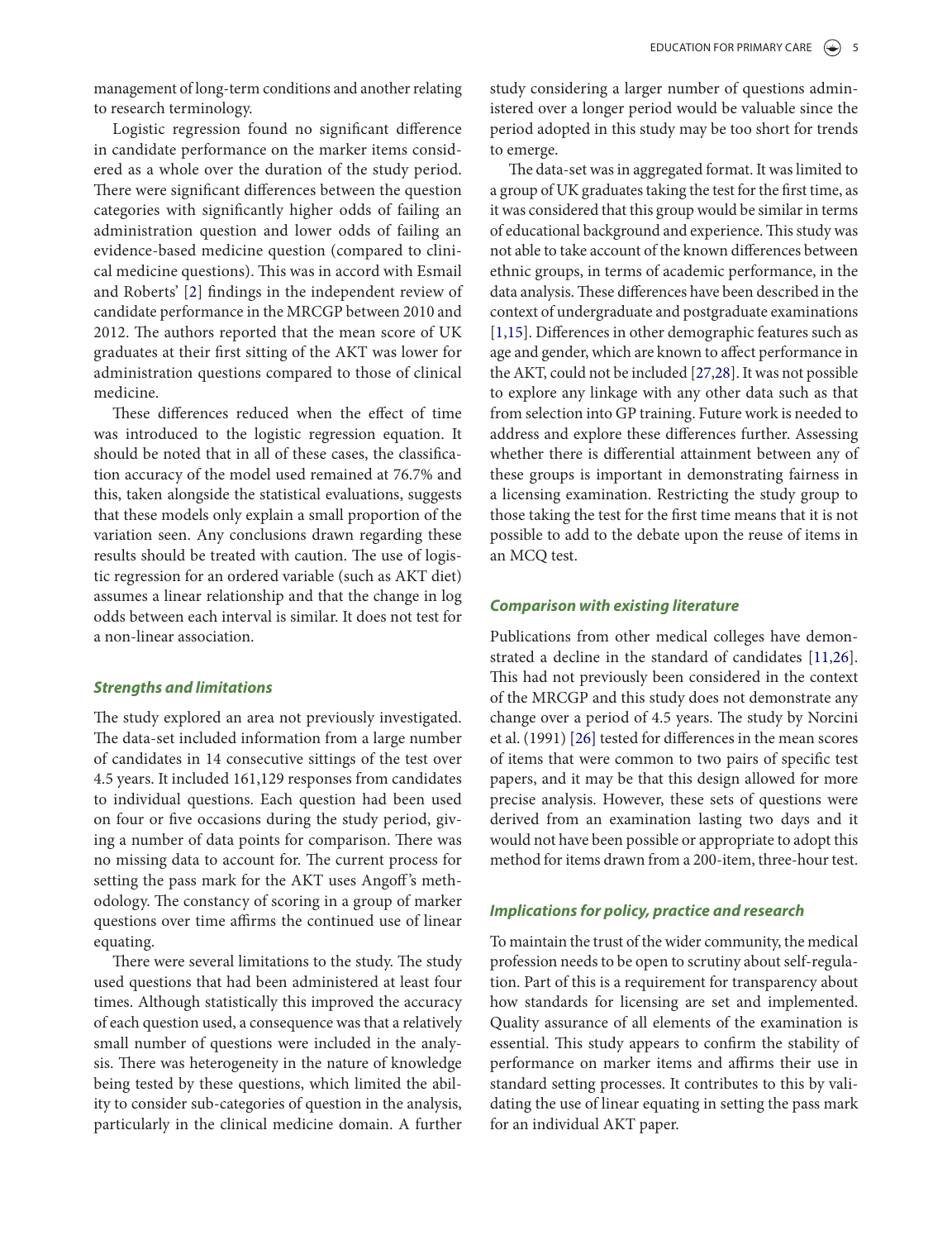#### <span id="page-7-0"></span>**Conclusion**

<span id="page-7-4"></span><span id="page-7-1"></span>When diferences between diferent times of administration of individual questions are considered, there are statistically significant differences in the rate these were correctly answered. These do not appear to follow a consistent trend since the raw data shows variation around the mean. When considered in the context of an examination, this is unlikely to be significant from the candidate's perspective. This study has not demonstrated any change in the knowledge of candidates for the AKT as measured by performance on a subset of marker questions between October 2011 and January 2016, using logistic regression.

#### **Ethical approval**

Ethical approval for the study was granted by the University of Kent (Centre for Professional Practice) Ethics committee. The RCGP examination department gave permission for the use of anonymised data.

#### **Disclosure statement**

The authors, aside from Claire Parkin, are members of the panel of examiners of the Royal College of General Practitioners and members or recent members of the Applied Knowledge Test (AKT) Development Group.

#### **Declaration of interests**

he authors state there are no other competing interests.

#### **ORCID**

CatherineA. Neden **b** <http://orcid.org/0000-0001-6293-2960>

#### **References**

- [1] Rendel S, Foreman P, Freeman A. Licensing exams and judicial review: the closing of one door and opening of others? Br J Gen Pract. [2015](#page-1-9) Jan;65(630):8–9. DOI[:10.3399/bjgp15X683029](https://doi.org/10.3399/bjgp15X683029). PubMed PMID: 25548294; PubMed Central PMCID: PMCPMC4276001. eng.
- [2] Esmail A, Roberts C. Academic performance of ethnic minority candidates and discrimination in the MRCGP examinations between 2010 and 2012: analysis of data. BMJ. [2013;](#page-1-10)347. DOI:[10.1136/bmj.f5662](https://doi.org/10.1136/bmj.f5662)
- [3] Patterson F, Kerrin M, Baron H, et al. Exploring the relationship between general practice selection scores and MRCGP examination performance. Final Report to General Medical Council; [2015.](#page-1-11)
- [4] Miller GE. The assessment of clinical skills/competence/ performance. Acad Med. [1990;](#page-1-12)65(9 Suppl):S63-7. PubMed PMID: 2400509; eng.
- [5] Hift RJ. Should essays and other "open-ended"-type questions retain a place in written summative assessment in clinical medicine?. BMC Med Edu. [2014](#page-1-13);14(1):3. DOI[:10.1186/s12909-014-0249-2.](https://doi.org/10.1186/s12909-014-0249-2)
- <span id="page-7-2"></span> [6] RCGP. MRCGP exam overview 2017 [cited 2017 Mar 5]. Available from: [http://www.rcgp.org.uk/training-exams/](http://www.rcgp.org.uk/training-exams/mrcgp-exams-overview.aspx) [mrcgp-exams-overview.aspx](http://www.rcgp.org.uk/training-exams/mrcgp-exams-overview.aspx)
- <span id="page-7-3"></span>[7] Boursicot K, Fuller R, Kemp S, et al. Final report for the provision of identifying key principles for consistency and reliability in curricula and assessment frameworks. Singapore: HPAC; [2016](#page-1-4).
- [8] RCGP. AKT standard setting; [2015](#page-1-5) [cited 2017 April 30; 2017 May 5]. Available from: [http://www.rcgp.org.uk/](http://www.rcgp.org.uk/training-exams/mrcgp-exams-overview/mrcgp-applied-knowledge-test-akt.aspx) [training-exams/mrcgp-exams-overview/mrcgp-applied](http://www.rcgp.org.uk/training-exams/mrcgp-exams-overview/mrcgp-applied-knowledge-test-akt.aspx)[knowledge-test-akt.aspx](http://www.rcgp.org.uk/training-exams/mrcgp-exams-overview/mrcgp-applied-knowledge-test-akt.aspx)
- [9] Bandaranayake RC. Setting and maintaining standards in multiple choice examinations: AMEE Guide No. 37. Med Teach. [2008](#page-1-6);30(9–10):836–845. DOI:[10.1080/01421590802402247](https://doi.org/10.1080/01421590802402247) . PubMed PMID: 41561997.
- [10] Norcini JJ, Shea JA, Day SC, et al. Trends in the medical knowledge and clinical competence of graduates of internal medicine residency training programs. Acad Med. [1991;](#page-1-7)66(9):S58–60.
- [11] McManus I, Mollon J, Duke O, et al. Changes in standard of candidates taking the MRCP(UK) part 1 examination, 1985 to 2002: analysis of marker questions. BMC Med. [2005](#page-1-8);3(1):13. DOI[:10.1186/1741-7015-3-13](https://doi.org/10.1186/1741-7015-3-13).
- [12] Ahmed H, Rhydderch M, Matthews P. Do general practice selection scores predict success at MRCGP? An exploratory study. Educ Prim Care. 2012;23(2):95-100. PubMed PMID: 22449464; eng.
- [13] Davison I, Burke S, Bedward J, et al. Do selection scores for general practice registrars correlate with end of training assessments? Edu Prim Care. 2006;17(5):473.
- [14] Davison I, McManus IC, Taylor C. Evaluation of GP specialty training. Birmingham: University of Birmingham; 2016.
- [15] Woolf K, Potts HWW, McManus IC. Ethnicity and academic performance in UK trained doctors and medical students: systematic review and meta-analysis. BMJ. [2011](#page-5-0);342. DOI: [10.1136/bmj.d901.](https://doi.org/10.1136/bmj.d901)
- [16] Regan de Bere S, Nunn S, Nasser M. Understanding diferential attainment across medical training pathways: a rapid review of the literature; 2015. Available from: [http://www.gmc-uk.org/GMC\\_Understanding\\_](http://www.gmc-uk.org/GMC_Understanding_Differential_Attainment.pdf_63533431.pdf) [Diferential\\_Attainment.pdf\\_63533431.pdf](http://www.gmc-uk.org/GMC_Understanding_Differential_Attainment.pdf_63533431.pdf)
- [17] Woolf K, Rich A, Viney R, et al. Fair training pathways for all: understanding experiences of progression; 2016. Available from: [http://www.gmc-uk.org/about/](http://www.gmc-uk.org/about/research/29485.asp) [research/29485.asp](http://www.gmc-uk.org/about/research/29485.asp)
- [18] Pell G, Boursicot K, Roberts T. The trouble with resits .... Ass Evalu Higher Edu. 2009;34(2):243–251.
- [19] Ricketts C. A new look at resits: are they simply a second chance? Assess Eval Higher Educ. 2010;35(4):351–356.
- [20] McManus IC, Ludka K. Resitting a high-stakes postgraduate medical examination on multiple occasions: nonlinear multilevel modelling of performance in the MRCP(UK) examinations [OriginalPaper]. BMC Med. 2012;10(1):1. Doi: [10.1186/1741-7015-10-60](https://doi.org/10.1186/1741-7015-10-60). En.
- [21] Bryman A, Cramer D. Quantitative data analysis with SPSS: a guide for social scientists. Hove: Routledge; [2001](#page-2-0).
- [22] Field A. Discovering statistics using IBM SPSS statistics. 4th ed. London: Sage; [2014](#page-2-1).
- [23] Winston WL. Microsoft<sup>®</sup> Excel<sup>®</sup> 2010: data analysis and business modeling. 3rd ed. Pearson Education MUA; [2011](#page-4-0).